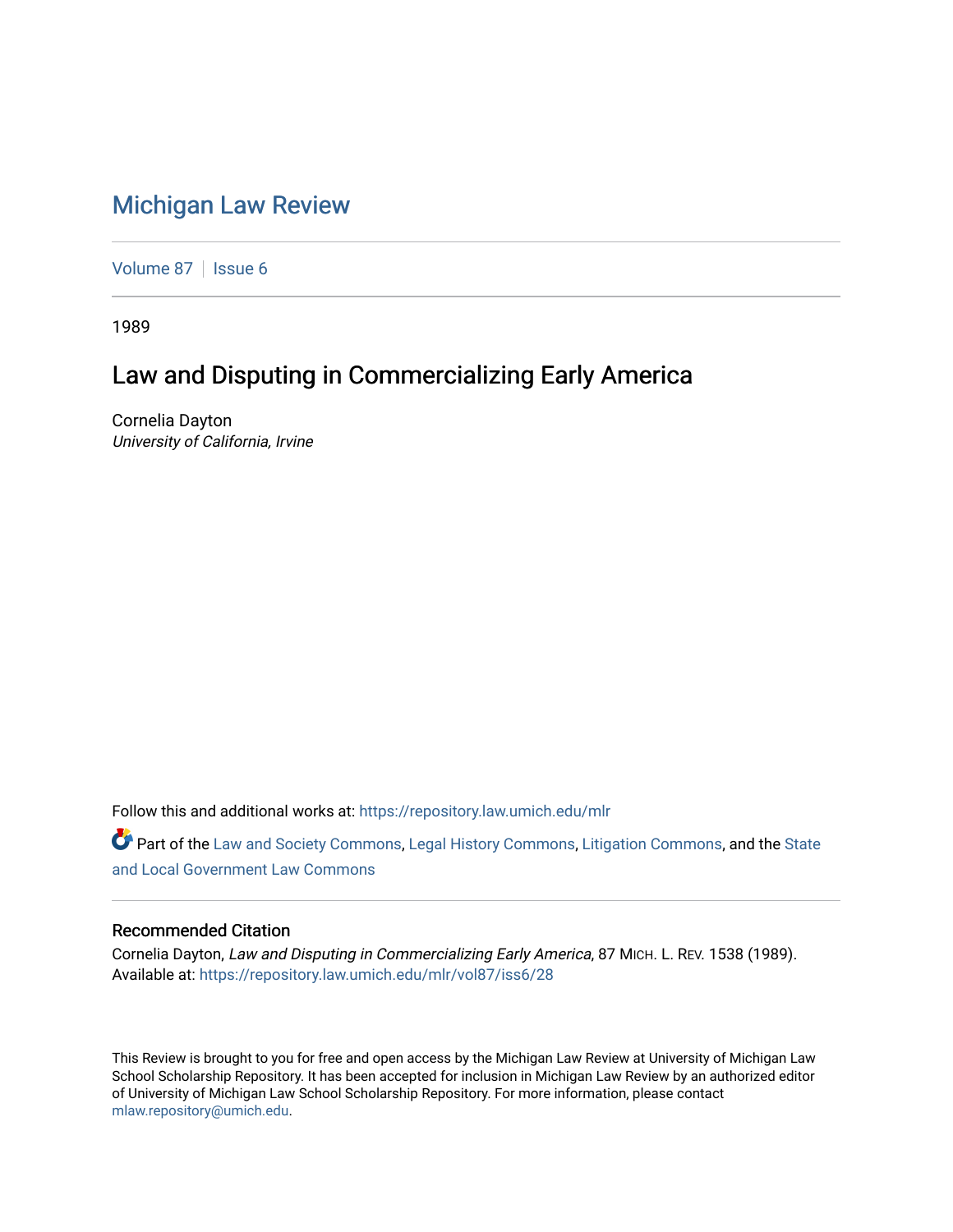### **LAW AND DISPUTING IN COMMERCIALIZING EARLY AMERICA**

#### *Cornelia Dayton\**

**NEIGHBORS AND STRANGERS: LAW AND COMMUNITY IN EARLY CONNECTICUT. By** *Bruce H. Mann.* Chapel Hill: University of North Carolina Press. **1987. Pp.** xi, 202. **\$27.50.**

Bruce Mann's study of civil litigation and forms of disputing in early Connecticut is **highly** readable, tightly composed, and elegantly argued. It would stand out as a model case study illuminating changes in legal culture even if it were surrounded **by** a host of older monographs on other colonial jurisdictions. But Mann's distinctive approach and original findings give his book heightened importance for the field of American legal history. Few scholars who have gone before him have so successfully tackled longitudinal analyses of litigation patterns, and few have treated the colonial period as other than a static precursor to modem, "formative" developments in American law.1 **By** linking his own careful analysis of civil suits, arbitrations, and church disciplinary proceedings with recent historians' work on economic and social change in New England, Mann shows that the experience of disputing changed in profound ways for the average New Englander between the middle of the seventeenth century and the eve of the American Revolution.

*Neighbors and Strangers* focuses on civil law, forgoing any discussion of criminal prosecution patterns. There are two good reasons for this. First, scholars are **by** now quite familiar with the changes in criminal law enforcement and punishment in the colonial period.<sup>2</sup>

2. *See* **D. GREENBERG,** *supra* **note 1; Marcus,** *supra* **note 1;** *see also* **E.** POWERS, **CRIME AND PUNISHMENT** IN **EARLY MASSACHUSETTS,** 1620-1692 (1966); Flaherty, *Crime and Social Con-*

<sup>\*</sup> Assistant Professor of History, University of California, Irvine. A.B. 1979, Harvard-Radcliffe College; Ph.D. 1986, Princeton University. - Ed.

<sup>1.</sup> As a model study of civil litigation at the level of local courts, Mann's book ranks with R. **SILVERMAN, LAW AND URBAN GROWTH: CIVIL LITIGATION IN THE BOSTON TRIAL COURTS,** 1880-1900 (1981). As a **serious study of law and change in the colonial period,** *Neighbors and Strangers* **joins a handful of fine, recent monographs and extended essays.** *See, e.g.,* **D. GREEN-BERG, CRIME AND LAW ENFORCEMENT IN THE COLONY OF NEW YORK,** 1691-1776 **(1976); D. KONIG, LAW AND SOCIETY IN PURITAN MASSACHUSETTS: ESSEX COUNTY, 1629-1692 (1979); M. SALMON, WOMEN AND** THE **LAW OF PROPERTY IN EARLY AMERICA (1986); Hartog,** *The Public Law of a County Court: Judicial Government in Eighteenth Century Massachusetts,* 20 **AM. J. LEGAL HIST.** 282 (1976); Marcus, *"Due Execution of the Generall Rules of Righteousness" Criminal Procedures in New Haven Town and Colony, 1638-1658,* **in SAINTS AND** REVO-**LUTIONARIES:** ESSAYS **ON EARLY** AMERICAN HISTORY **(D.** Hall, J. Murrin **&** T. **Tate eds.** 1984); and Murrin, *Magistrates, Sinners, and a Precarious Liberty: Trial by Jury in Seventeenth-Century New England,* **in** *id.* **at** 152.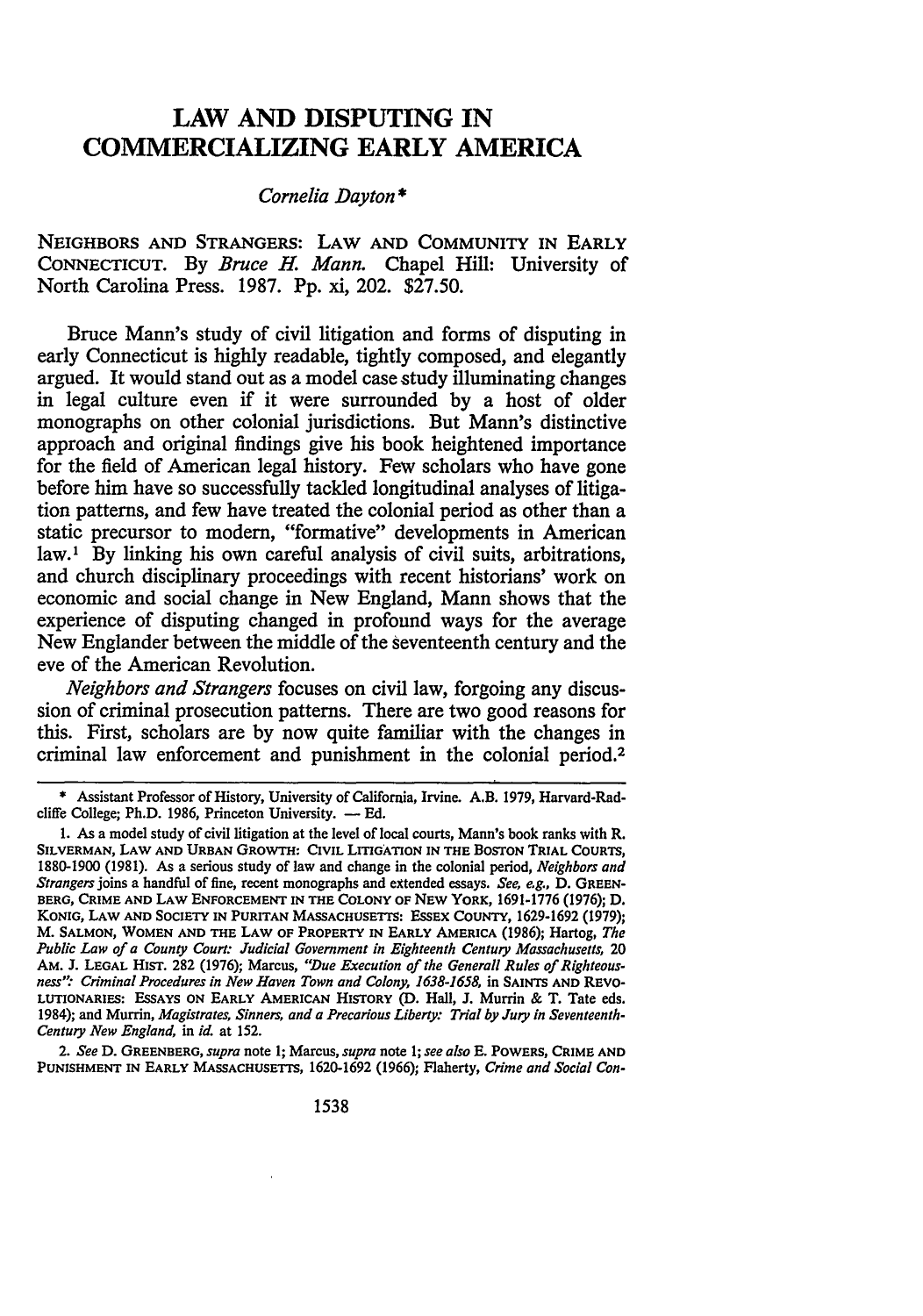Second, after a period of several decades in the seventeenth century when the lines between criminal and civil cases were blurred, privately initiated suits began to outnumber criminal cases by increasing margins in all jurisdictions. Thus Mann can justifiably claim that, especially in the eighteenth century, it was the civil law, not the criminal law, that touched the most people (p. 6). Faced with a literature lacking any in-depth study of civil litigation ("the vast majority of court business" between 1700 and the Revolution), Mann aims to "redress the imbalance."<sup>3</sup>

The backbone of Mann's book is found in his first three chapters, which analyze trends in civil litigation, especially debt litigation. Mann's interpretation draws on a coded sample of 5317 civil cases in the Hartford and New London county courts, as well as his reading and knowledge of "several hundred other cases from elsewhere in the colony," principally from New Haven county **(p.** 7). The data comprise the most extensive and revealing portrait of what went on in early American county courts to date. Mann presents his quantitative evidence unobtrusively, placing all the tables in an appendix, and weaving crucial statistical findings into the text. Best of all, Mann is a good storyteller, with an ear for the telling case, the litigant's lament, or the statutory decree that etches in bold relief the story of change told by the numbers.

If Mann's fourth and fifth chapters rest on more fragmentary evidence, it is through no fault of his own. No official records of arbitration proceedings were kept and few survive; Mann has performed quite a feat in combing through the hundreds of petitions submitted to the Connecticut legislature by disappointed civil litigants hoping for equitable relief or new trials. Among these he has uncovered eightynine cases that shed light on changes in the arbitration process, the subject of chapter four. In chapter five Mann describes two alternate forums for dispute resolution that Connecticut denizens might have

*trol in Provincial Massachusetts,* 24 HIsr. J. **339 (1981);** Hoffer, *Introduction,* in **CRIMINAL PRO-CEEDINGS IN COLONIAL** VIRGINIA ix (P. Hofler & W. Scott eds. 1984); Kealey, *Patterns of Punishment: Massachusetts in the Eighteenth Century,* 30 **AM.** J. **LEGAL HIsT.** 163 (1986); Roetger, *The Transformation of Sexual Morality in "Puritan" New England: Evidence from the New Haven Court Records, 1639-1698,* 15 **CANADIAN** RiV. **AM. STUD.** 243 (1984); Spindel & Thomas, *Crime and Society in North Carolina, 1663-1740,* 49 J. S. Hisr. 223 (1983); Faber, The Evil that Men Do: Crime and Transgression in Colonial Massachusetts (1974) (Ph.D. dissertation, Columbia University). The scholarship on criminal justice in early modem and eighteenthcentury England is even more extensive and more analytically advanced. *See* J. **BEATrE,** CRIME **AND THE COURTS** IN **ENGLAND,** 1660-1800 (1986); Innes & Styles, *The Crime Wave: Recent Writing on Crime and Criminal Justice in Eighteenth-Century England,* 25 J. BRrr. STUD. 380 (1986).

<sup>3.</sup> Pp. 6-7. Curiously, Mann omits any discussion in his text or footnotes of William E. Nelson's *Dispute and Conflict Resolution in Plymouth County, Massachusetts, 1725-1825,* a short study that argues that Plymouth residents before the 1790s resided in cohesive communities and chose to settle their neighborly disputes in front of their church congregations instead of in county court. W. **NELSON, DISPUTE AND CONFLIcr RESOLUTION IN PLYMOUTH COUNTY, MASSACHUSETTS,** 1725-1825 **(1981).**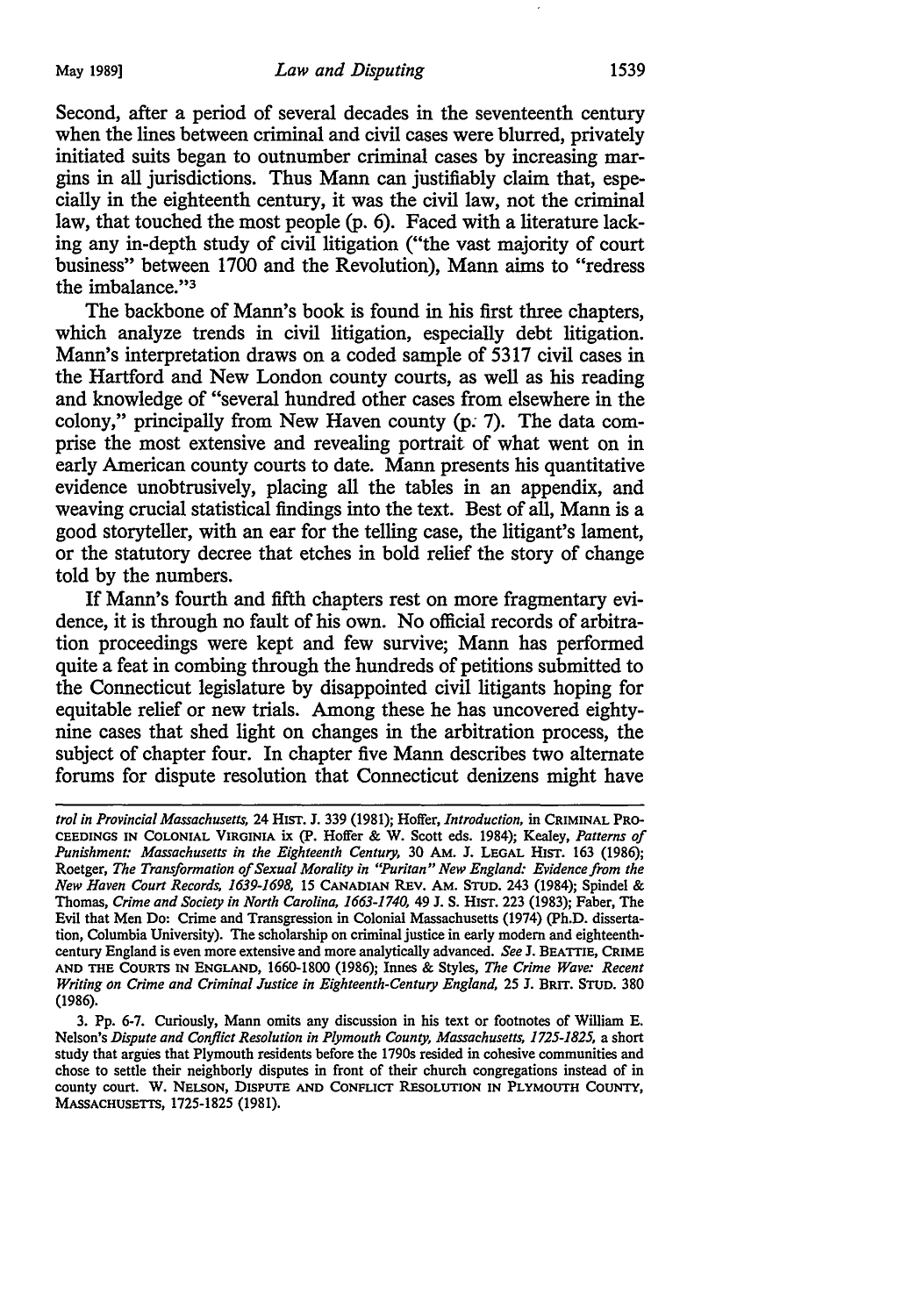sought to expand: an ad hoe equity court created by the Assembly in 1717 to try one complex debt case, and an ecclesiastical hearing of a dispute between two church members. The experiment with a separate equity court was never repeated, and Mann draws on the few series of surviving church discipline records to show that by the mideighteenth century church-sponsored hearings had shed their informal, private, conciliatory tone and assumed the procedural trappings of the secular courts. These two chapters testify to Mann's resourceful use of seemingly lost and intractable records. Even more significantly, they illustrate how legal anthropology persuaded one "law and society" historian to look within and beyond official court records for evidence on the whole spectrum of a society's methods of resolving disputes.

Overall, Mann posits "a transformation from a legal system that allowed litigants to address their grievances in ways that were essentially communal to one that elevated predictability and uniformity of legal relations over responsiveness to individual communities" (pp. 9- 10). By the mid-eighteenth century, ordinary litigants no longer had available to them a legal system whose rules and structure assumed the uniqueness of individual disputes, insisted on lay pleading, and promoted the airing of grievances among neighbors. Instead, external changes — notably in economic relations — and internal changes in rules of courtroom procedure and in the growing necessity for lawyers - had transformed the system. Once privileged, "neighborly" modes of resolving disputes were displaced by rationalized modes that met the needs of an expanding commercial economy. In effect, the legal system now "treated neighbors and strangers alike" (p. 10).

Mann explains this complex shift away from a communal model of disputing by identifying three crucial areas of change: (1) the economy and the nature of credit relations, and how these structured lawsuits over debt; (2) legal culture, or the ordinary litigant's experience in court; and (3) the fate of arbitration and church hearings, those two "quintessentially communal" forums for resolving disputes that existed outside the formal court system (pp. 164-68).

Perhaps the single most original and important contribution Mann makes to our understanding of the interdependence of law, economy, and community in early America is his explication of the shift from book debt to written instruments. Until the 1710s, "book debts were the primary method of contracting debt obligations" in the Connecticut countryside, and book debt actions constituted a large majority of the civil actions on county court dockets (p. 26). Since they were short of specie and since their government did not issue any paper money until 1709, Connecticut inhabitants paid for merchandise and services with their own agricultural produce and labor. They reckoned the value of those exchanges in pounds, shillings, and pence, and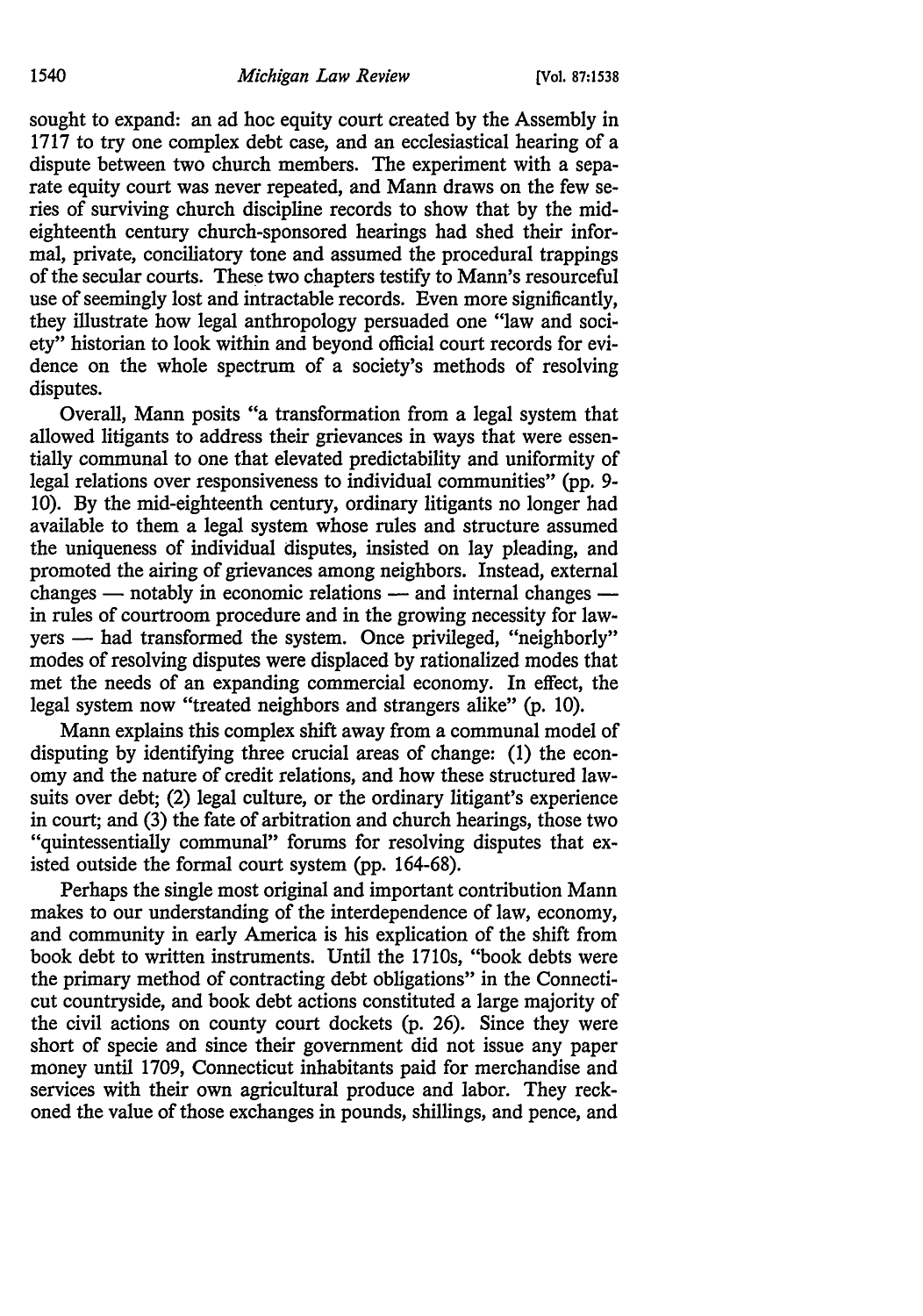**May 1989]**

recorded their face-to-face dealings in the ledgers or account books kept by nearly every farmer, household head, artisan, or merchant. Such book accounts contained no express promise to pay by a certain date; they did not bear interest; and, as running accounts, they typically accumulated for several years before the creditor attempted to collect the balance due.

When a dispute over a book debt ended up in court, the parties typically pleaded under the general issue and submitted their cases to the jury for decision. Given the nature of book debt and of their favored plea, the parties could raise in court whatever factual evidence pertaining to their business transactions and general relationship they believed to be relevant. Thus, "[t]he procedural and evidentiary flexibility of book debt invited the parties to explain their dispute in ways that would place the legal issue of indebtedness in the larger context of their social relations" (p. 23). While Mann concedes that most book debt actions were straightforward efforts to collect sums due, he demonstrates that in many cases suits were excuses to air long-festering grievances between individuals or families who, given the texture of life in the small villages of early New England, "knew one another in a variety of contexts": not just as economic associates, but as neighbors, kin, fellow church members or militiamen, "rivals for the affection of the same widow, parents whose children had quarreled or whose livestock had eaten each other's grain" (p. 18). In arguing that book debt actions performed social as well as economic functions, Mann draws on the insights of anthropology. In small, face-to-face communities where familial and economic survival rests on mutually dependent relations among neighbors, the ability to air a range of accumulated grievances, even if they are not all immediately adjudicated, permits villagers to resume their neighborly relations of daily interaction and exchange (pp. 19-26).

After the first decade of the eighteenth century, book debt was increasingly eclipsed by "a very different kind of debt obligation" (p. 28) - formal, written instruments such as conditional bonds or promissory notes, each representing a single economic transaction and binding the debtor to pay a specific sum by a given date. The predictability and assignability of these signed instruments made them particularly attractive to creditors. A debtor could challenge a written obligation only by contending the instrument was not his or her deed, whereas book accounts could be challenged on all sorts of grounds. Thus, the collection of notes and bonds took on a high degree of certainty, and debt actions of this nature could not readily stand in for noneconomic disputes. Spurred to expand their surplus production by a booming economy driven by the coastal and West Indies trade, Connecticut farmers welcomed the new debt instruments because creditors now could advance cash — the colony's newly printed paper currency and that cash could purchase new land or tools, seed or livestock. But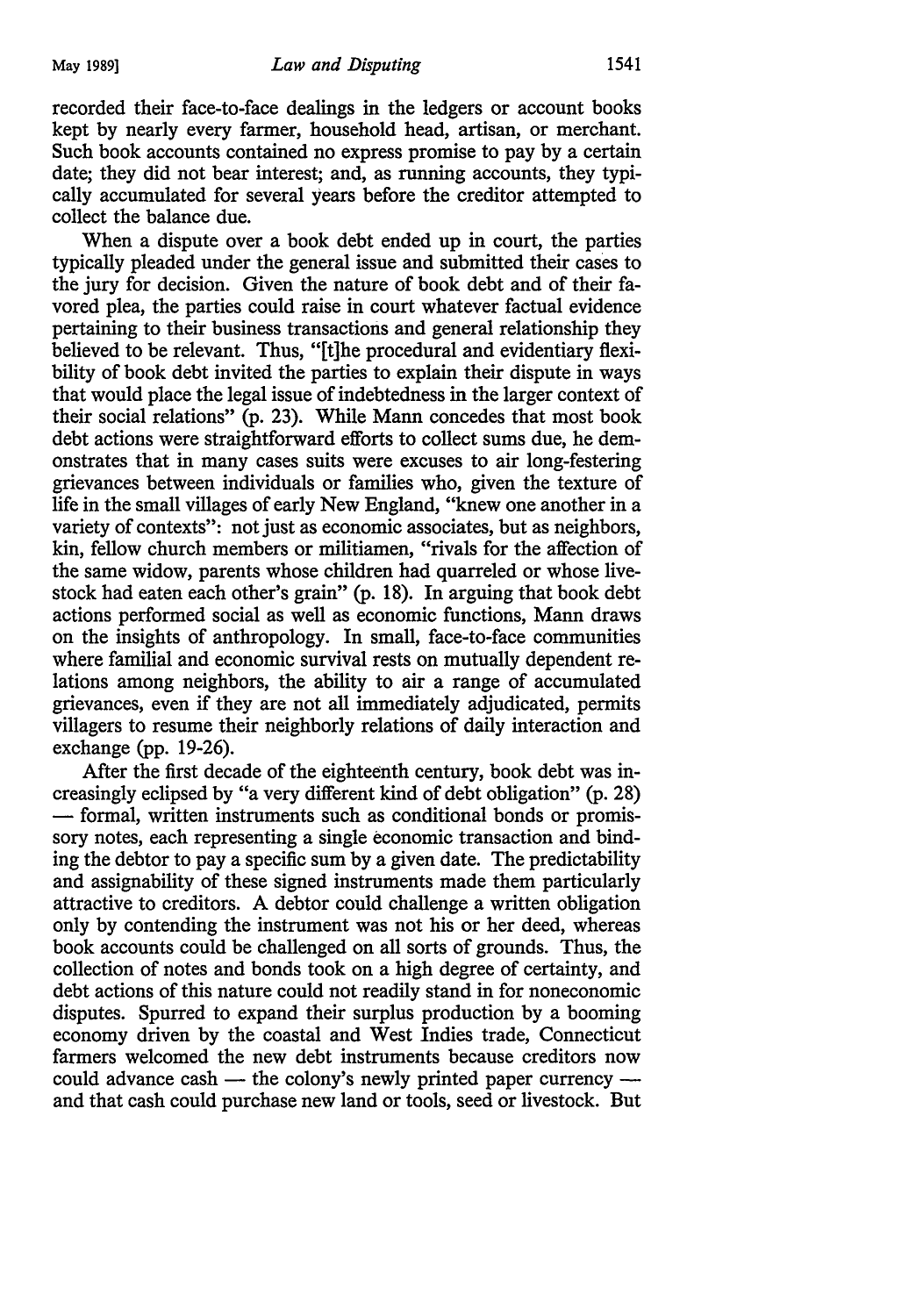farmers and artisans were not simply debtors. Promissory notes, the most common form of the new written instruments, were assignable, and they circulated almost like currency. Most household heads still kept a book of running accounts, but they also held notes for small sums due, and at any one time, owed several debts by note.

In Mann's formulation, a new credit regime, one in which book debt took a back seat, had taken hold in the Connecticut countryside by the 1730s. Most inhabitants found notes and bonds to be serviceable credit instruments, and they often found themselves holding notes due from persons who lived one or two towns away, persons with whom they had no other ties. This "lengthening... geographic reach of credit relations" (p. 54) meant that more and more often the ties between creditor and debtor were "impersonal" (p. 43); thus the parties rarely had reason to use debt litigation to air personal grievances. Indeed, Mann shows that the proportion of contested actions dropped precipitously after 1710 (Table 2). The court records make it clear that by mid-century, litigation had become chiefly a recording device for rationalized debt collection: debtors defaulted or confessed judgment in over 90% of the cases, and creditors waited to execute those easily won judgments until they wished to call in the debt (pp. 39-40).

Mann characterizes the mid-eighteenth-century Connecticut legal system as "formalistic" because of a set of three interrelated courtroom changes which coincided with the transformation in the structure of credit relations. It was in the 1710s that judges and lawmakers began to insist that stricter rules of "orderly pleading" and legal procedure be enforced. Such rules brought colonial courtroom procedure and the drawing up of writs more into line with English common law practice, though colonial legal forms still lacked the complexity of those of the mother country. Moreover, it was also during this period that defendants in contested suits abandoned their almost universal practice of pleading the general issue and began to submit dilatory pleas or demurrers. Over the next fifty years, only twenty to thirty percent of defendants broached the merits of their cases by pleading the general issue. Most of the time, courtroom disputes turned not on factual issues but on technical and abstract legal issues (pp. 83-84).

Two things followed from this change in the formality and structure of pleading. First, the role of juries in deciding civil suits declined sharply. This was dictated partly by the rise of technical and narrow pleadings which specifically precluded resort to juries, and partly because litigants chose less frequently to submit applicable cases to juries. Whereas in the 1690s juries had decided most civil actions, by 1745 judges decided more than 80% of contested civil suits (p. 75). In Mann's eyes, the Connecticut legal system thereby lost one of the key aspects of its communal nature. Jurors had once brought community knowledge and norms to bear on most courtroom disputes, but in the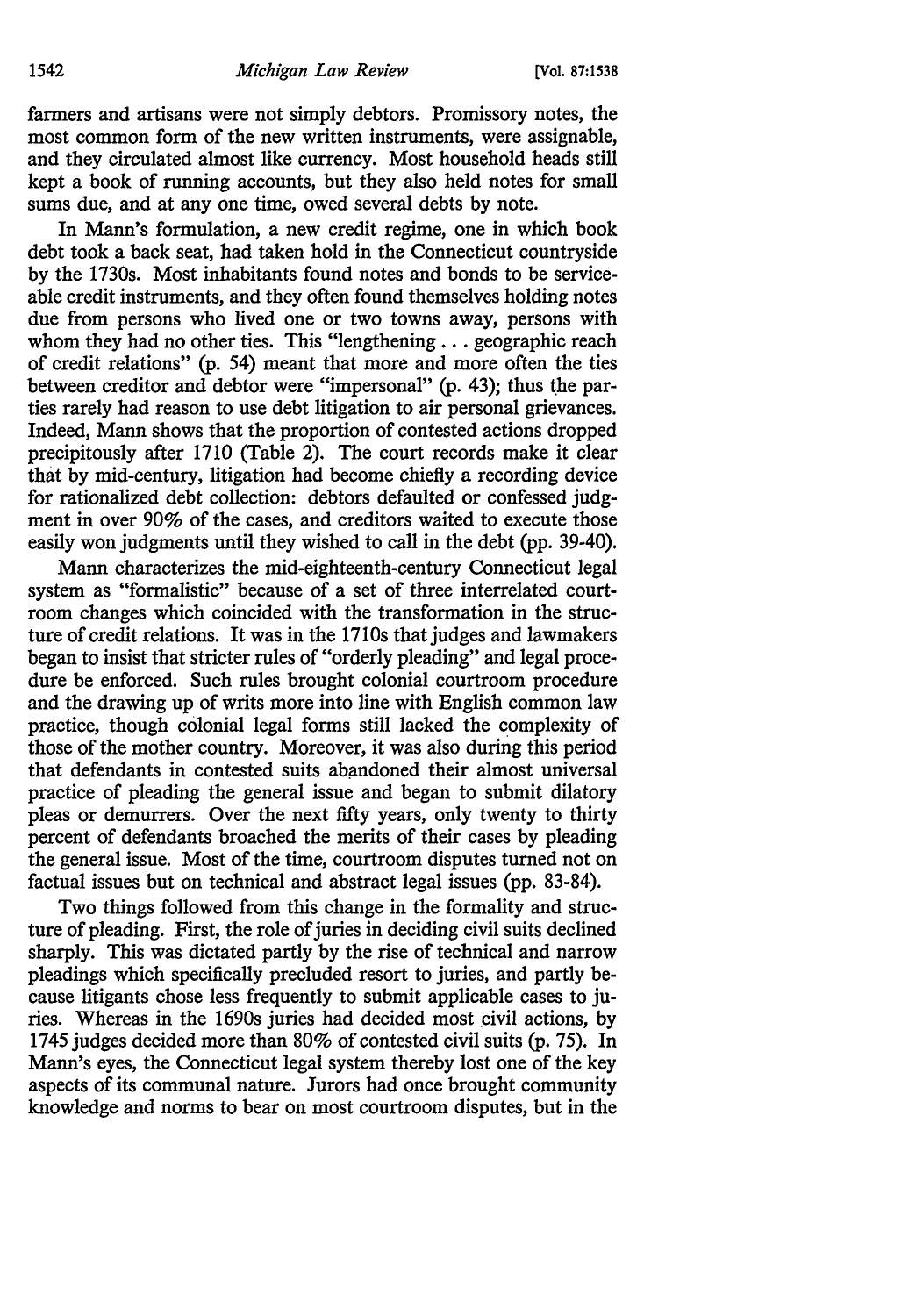eighteenth century they were rarely called upon to serve that "mediating function between law and society" (p. 75).

Formal pleadings also brought professional lawyers into court in significant numbers for the first time. County courts began licensing attorneys to their bars in 1708, and Mann is able to document that litigants, who in the seventeenth century bad felt competent to plead their own cases, now were often confused by the stricter rules of pleading and increasingly hired lawyers. In turn, lawyers skilled in courtroom pleading strategies undoubtedly educated and pressured many litigants into using dilatory tactics. While many New Englanders continued to represent themselves in court, the typical contested civil action by mid-century featured two attorneys for each party; trials had turned into "duels between opposing lawyers" (p. 99).

In *Neighbors and Strangers,* Mann is demanding, in essence, that American legal historians and colonial historians come to terms with two critical eighteenth-century developments: the emergence of a culturally powerful, formalistic, rationalized legal system, and the redefinition of community in New England. Mann finds final confirmation of these developments in changes occurring outside the official courts. Arbitration proceedings — which were attractive to seventeenth-century New Englanders for their flexible and equitable remedies, their semi-private nature, their low costs, and their emphasis on reconciliation and the mutuality of awards **-** were in trouble in the early eighteenth century. From fragmentary documentation, Mann infers that arbitrators, who traditionally wielded no sanctions other than community pressure, were increasingly unable to secure compliance with awards. Disputants resorted to a variety of devices to enforce performance **-** deeds, the exchange of conditioned bonds, and finally depositing promissory notes with the arbitrators (pp. 111-17). By the mid-eighteenth century the arbitration process was scarcely distinct from official courtroom adjudication in nature or result. Disputants used lawyers, sworn witnesses, and sophisticated tactics; winners garnered only monetary awards, not the individually tailored, multifaceted awards of yore.4 Furthermore, church-sponsored hearings of disputes were increasingly held to standards of "procedural rigor" (p. 149). That both religious leaders and community arbitrators were invoking legal language and forms as a source of authority is testimony, Mann argues, to "the growing hegemony of the formal legal system over the ways in which people resolved their differences" (p. 168).

For Mann, the critical context for the shift away from informal, communal modes of dispute resolution lies in the changing nature of community in eighteenth-century New England. Mann eschews the

**<sup>4.</sup>** Readers **who** have previously relied upon **Mann's** article, *The Formalization of Informal Law: Arbitration Before the American Revolution,* **59 N.Y.U.** L. **Rav.** 443 (1984), should be aware that **his** analysis of arbitration in chapter 4 of his book contains substantive revisions.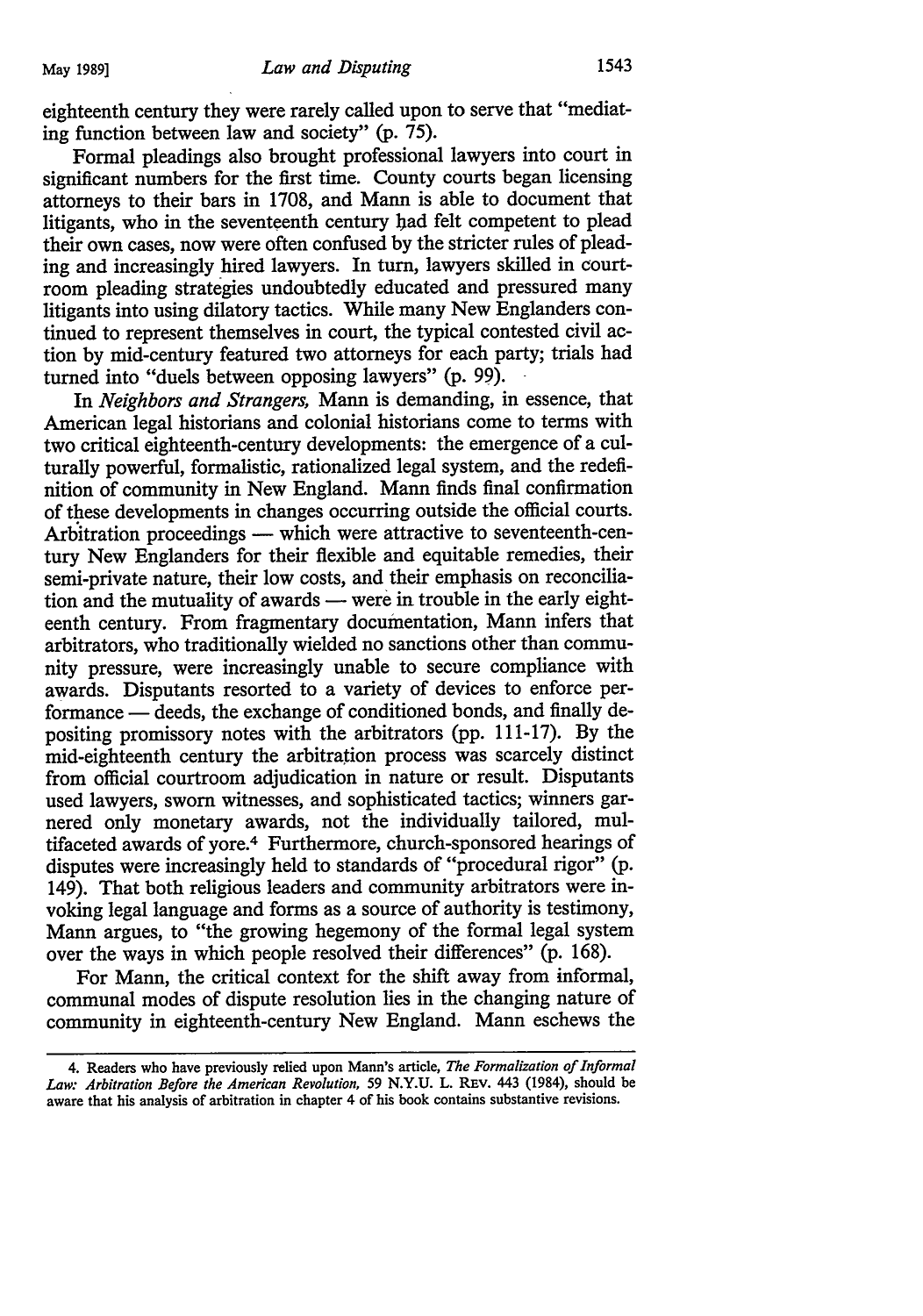concept of "decline" in community, preferring the notion of community redefined. Summing up the literature on New England communities, Mann notes that towns, the primary local unit in seventeenthcentury New England, ceased to be cohesive, homogeneous, "groupminded" entities in the eighteenth century. Population growth, pressure on the land, religious dissent, and land speculation promoted the settlement of many new towns and outlying parishes (pp. 110-11, 166- 67). The neighborhood parish, rather than the town, became the relevant local community for mid-eighteenth-century New Englanders. Moreover, the rhythms and needs of the local community no longer shaped New Englanders' legal experience; law was more responsive to the needs of the larger society, embodied most notably in the state and the world of merchants. Formal, standardized legal procedures not only lent certainty to commercial transactions "between strangers," but also created a common framework under which denizens of an increasingly pluralistic society could settle civil disputes. While local life and loyalties were still important to New Englanders in 1750, colonists were beginning to perceive that within a diverse society they were tied to other communities which transcended local boundaries. These communities - of credit, of occupational ties, and of shared religious belief - could all resort to a common method of settling disputes, a common language of law (pp. 167-69).

Mann's skillful presentation of the years between 1690 and 1750 as a decisive era of change in American law raises several important questions for future research. The most obvious line of inquiry would focus on developments in other regions. To what extent did the set of interrelated events identified by Mann (the shift from book debts to notes and bonds, the decline of contested and juried cases, the disappearance of lay pleading, and the emphasis on procedural rigor) occur in courtrooms outside of Connecticut?5

Second, who were the losers in the changes described by Mann? Where did Connecticut neighbors take their multifaceted, personal disputes once the very scale of judicial business<sup>6</sup> and the formality of pleading made the county court a rather intimidating, unwelcoming forum? Mann suggests that we look to the courts of local justices of the peace, where villagers were able'to air and reconcile escalating dis-

**<sup>5.</sup>** Answering this question would entail conducting archival research at the level of local jurisdictions, because court and civil procedures were neither standardized nor clearly explicated before legal treatises, manuals, and state reporters began to roll off American printing presses in the early nineteenth century.

<sup>6.</sup> My own research on the New Haven County Court shows that between the 1750s (when the annual civil caseload settled at a plateau of about 150 cases) and the Revolution, litigation rates more than quadrupled. In 1775 the New Haven county civil caseload peaked for the colonial period at 865 suits. For the years immediately preceding 1775 the average annual caseload was nearly 700 suits. In these years the docket was so large that the bench sat at some sessions for as long as four weeks.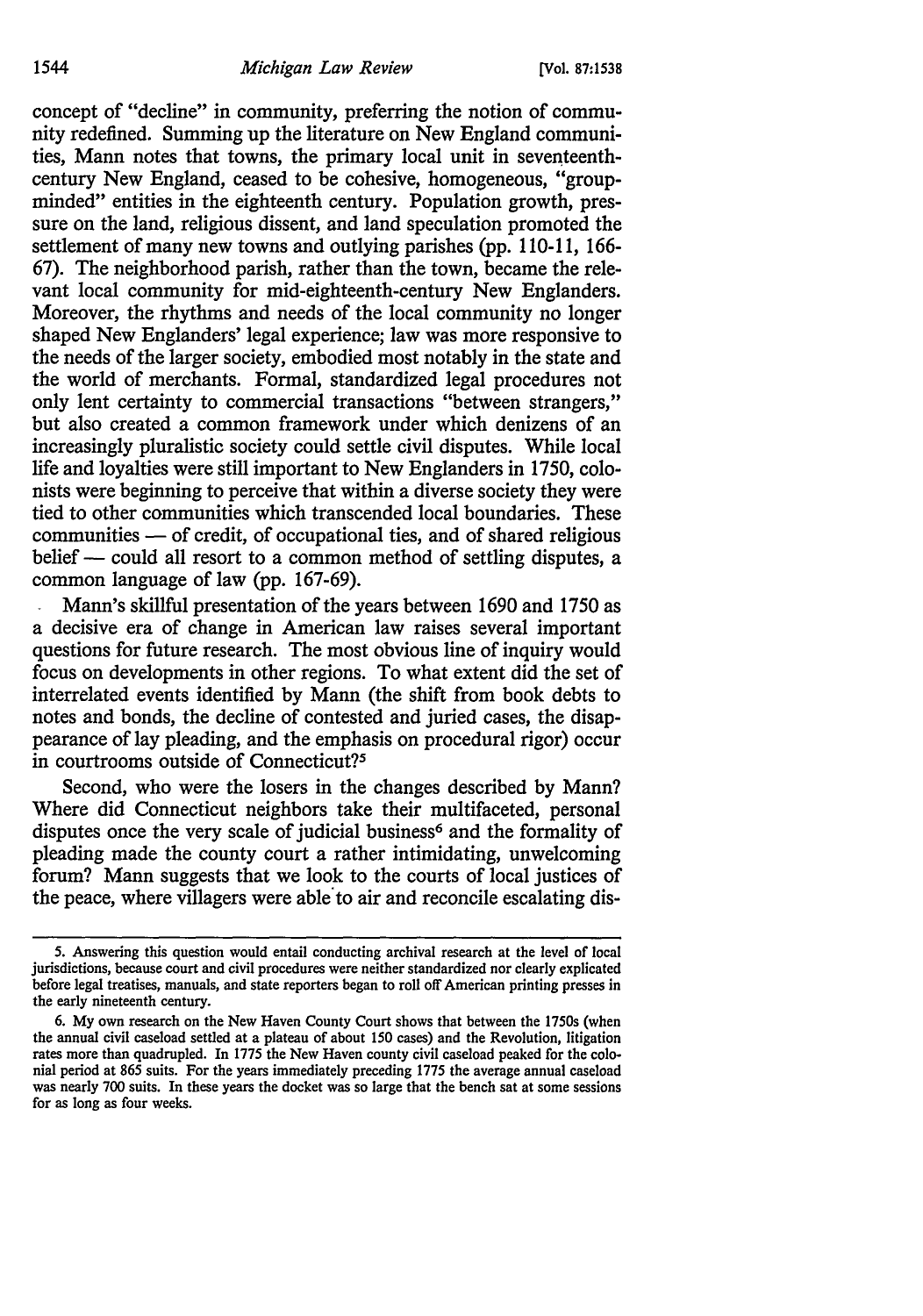putes without waiting months before a hearing.<sup>7</sup> At the same time, Mann's general analysis of law and community suggests another answer. As the nature of community changed and families became less oriented toward their towns and more oriented toward kin, business associates, and co-religionists nearby or several towns away, attitudes toward the propriety of expressing anger in public and airing complex, personal disputes in the public theatre of the courtroom may have changed significantly. We know that eighteenth-century families increasingly aspired to gentility through the elaboration of rooms and decorative objects in their houses; these new notions of display and privacy were also expressed in the public institutions of church and court. For example, the increased emphasis on the primacy of the family unit was clearly signalled in New England culture when churches rearranged their seating patterns: Men and women of the community no longer entered by separate doors and sat in separate sections by rank, but instead families filed in and out of church together and sat in reserved family pews. When the moral reputation of family members was at stake, eighteenth-century families less frequently chose to submit their grievances **-** in the guise of slander or paternity suits, for example **-** to the county courts.8 By integrating our analyses of debt and slander litigation, and of civil and criminal caseloads, we should be able to illuminate further the extent to which the new legal climate identified by Mann shut out potential litigants, and the extent to which New Englanders withdrew certain disputes from the courts because of changing perceptions of family, community, and law.

Finally, what were the implications of the changed eighteenth-century legal system for the American Revolution? As Mann suggests at the end of his book, if rationalized courtroom procedures and formalistic modes of settling disputes had developed in most colonies by the 1760s, then the mirror of legal culture may have provided inhabitants of the disparate colonies with a reflected vision of themselves as a potentially national people (p. 168). On the other hand, we might surmise that a legal system that was no longer responsive to the local

**<sup>7.</sup> Pp.** 57-58. Indeed, scholars and archivists need to increase their efforts to identify justice court records that presumably lie uncatalogued and unnoticed within collections of family papers. As we come to understand in more detail the changing workloads of eighteenth-century county courts, our hypotheses about the social implications of those changes will be convincing only if we know what was happening in the more informal courts held by single justices. Laurel Thatcher Ulrich made this point dramatically clear in a recent paper. See Ulrich, Midwife's Testimony: New Evidence from the Diary of Martha Moore Ballard, 1785-1812 (presented at the Annual Meeting of the Organization of American Historians, Reno, Mar. 24-27, 1988).

<sup>8.</sup> These are themes I begin to develop in my analysis of litigation and prosecution patterns in the eighteenth-century New Haven County Court. See Dayton, Women Before the Bar: Gender, Law, and Community in Connecticut, 1710-1790 (1986) (Ph.D. dissertation, Princeton University). For a somewhat different formulation of similar themes based on a wide range of printed court records, see Wall, Private Lives: The Transformation of Family and Community in Early America (1983) (Ph.D. dissertation, Harvard University).